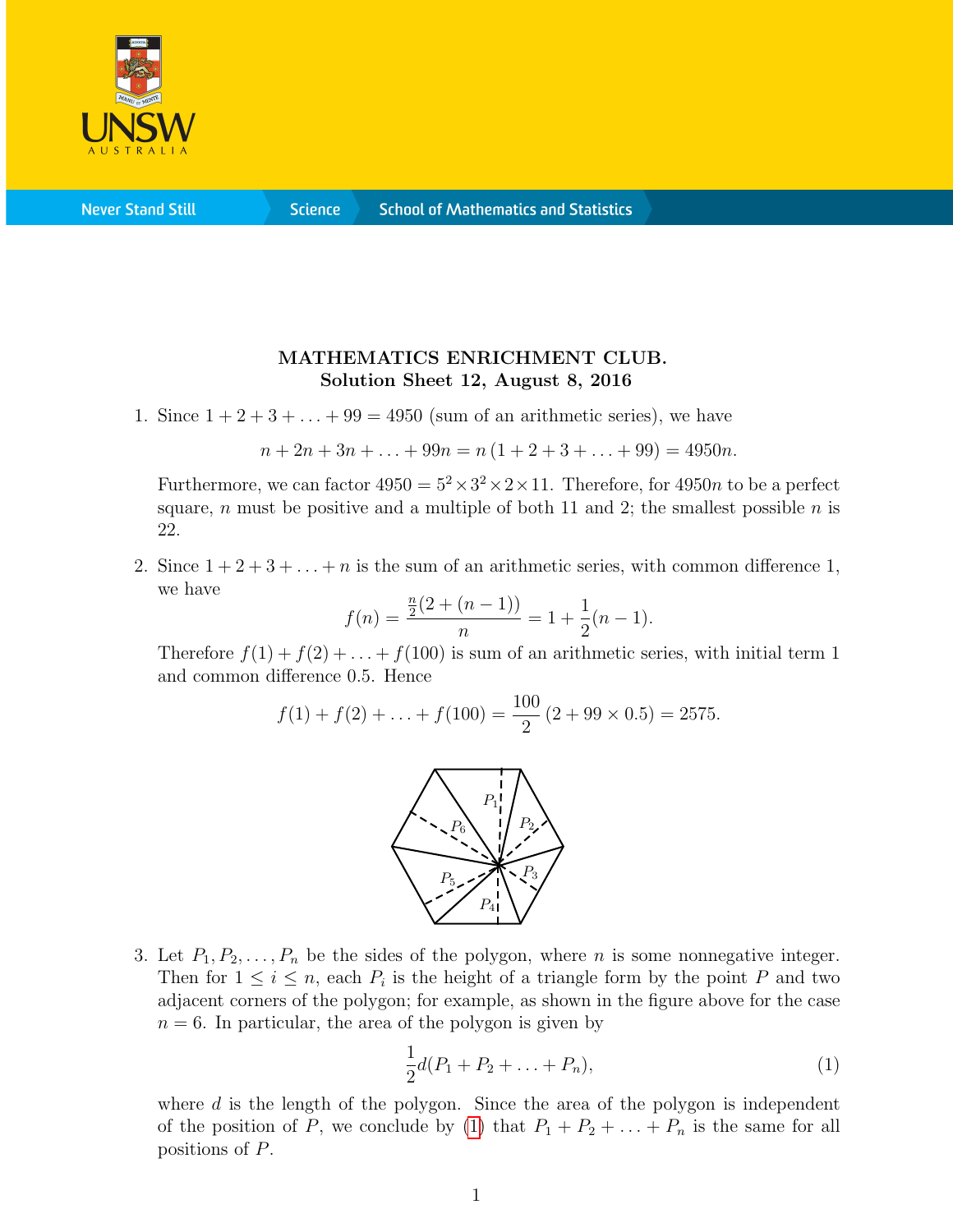4. Multiplying both sides of the given equation by  $(x - 2)(x - 3)(x - 5)$  gives

<span id="page-1-0"></span>
$$
x^{2} - p = A(x - 3)(x - 5) + B(x - 2)(x - 5) + C(x - 2)(x - 3).
$$
 (2)

If we substitute  $x = 2$  into [\(2\)](#page-1-0), then  $4 - p = 3A$ . Similarly, substituting  $x = 3, 5$  into [\(2\)](#page-1-0) yields  $9 - p = -2B$  and  $25 - p = 6C$ . Therefore, we have the system of equations

$$
p = 4 - 3A
$$

$$
p = 9 + 2B
$$

$$
p = 25 - 6C.
$$

The smallest possible p is 7, with  $A = B = -1$  and  $C = 3$ .

- 5. We call any 1 cm sides of the lattice an edge, and any point of intersection between edges a vertex. We denote the degree of a vertex by the number of edges incident on that vertex. Consider a vertex with degree 3: since there is an odd number of edges attached to this vertex. Thus, if we can not have multiple threads on an edge, then at least one end of a thread must start at this vertex. In particular, for our 4 cm by 4 cm square lattice, there are 12 vertices with degree 3. Hence, if we only have a total of 40 cm of threads (so that threads can not pass over an edge more than once), then there must be at least  $12/2 = 6$  pieces of thread to fill out the lattice.
	- (a) No possible, too few threads.
	- (b) It is possible.

6. Since 
$$
(x + y)^2 = x^2 + 2xy + y^2
$$
. If we set  $x = 2^{2016}$  and  $y = 3^{2016}$ , then  
\n
$$
(2^{2016} + 3^{2016})^2 = (2^{2016})^2 + 2 \times 2^{2016} \times 3^{2016} + (3^{2016})^2
$$
\n
$$
= 4^{2016} + 2 \times 6^{2016} + 9^{2016}.
$$

Therefore,

<span id="page-1-1"></span>
$$
\sqrt{4^{2016} + 2 \times 6^{2016} + 9^{2016}} = 2^{2016} + 3^{2016}.
$$
 (3)

Due to  $(3)$ , it remains to find the last two digits of  $2^{2016}$  and  $3^{2016}$ .

To find the last two digits of  $2^{2016}$ , we search for the smallest possible integer n, such that the last two digits of  $(16^{i+nk})$  coincides with the last two digits of  $16^i$  for all integer  $i, k \geq 1$ . To do this, we write

$$
16^{i+1} = 16 \times 16^i
$$
  
=  $(10 \times 16^i + 5 \times 16^i + 16^i)$   
=  $(10 \times 16^i + 80 \times 16^{i-1} + 16^i).$ 

From the above displayed equation, it can be seen that the last two digits of  $10 \times 16<sup>i</sup>$ is always 60, and the last two digits of  $80 \times 16^{i-1}$  is always 80. Therefore, the last digit of  $16^{i+1}$  coincides with  $16^i$ , and the second last digit of  $16^{i+1}$  is increased by 4 compared to  $16^i$ . In particular, the last two digits of  $16^{i+5}$  coincides with  $16^i$ . Hence,  $n = 5$ . Thus, the last two digits of

$$
2^{2016} = 16^{504} = 16^{4+(5)(100)},
$$